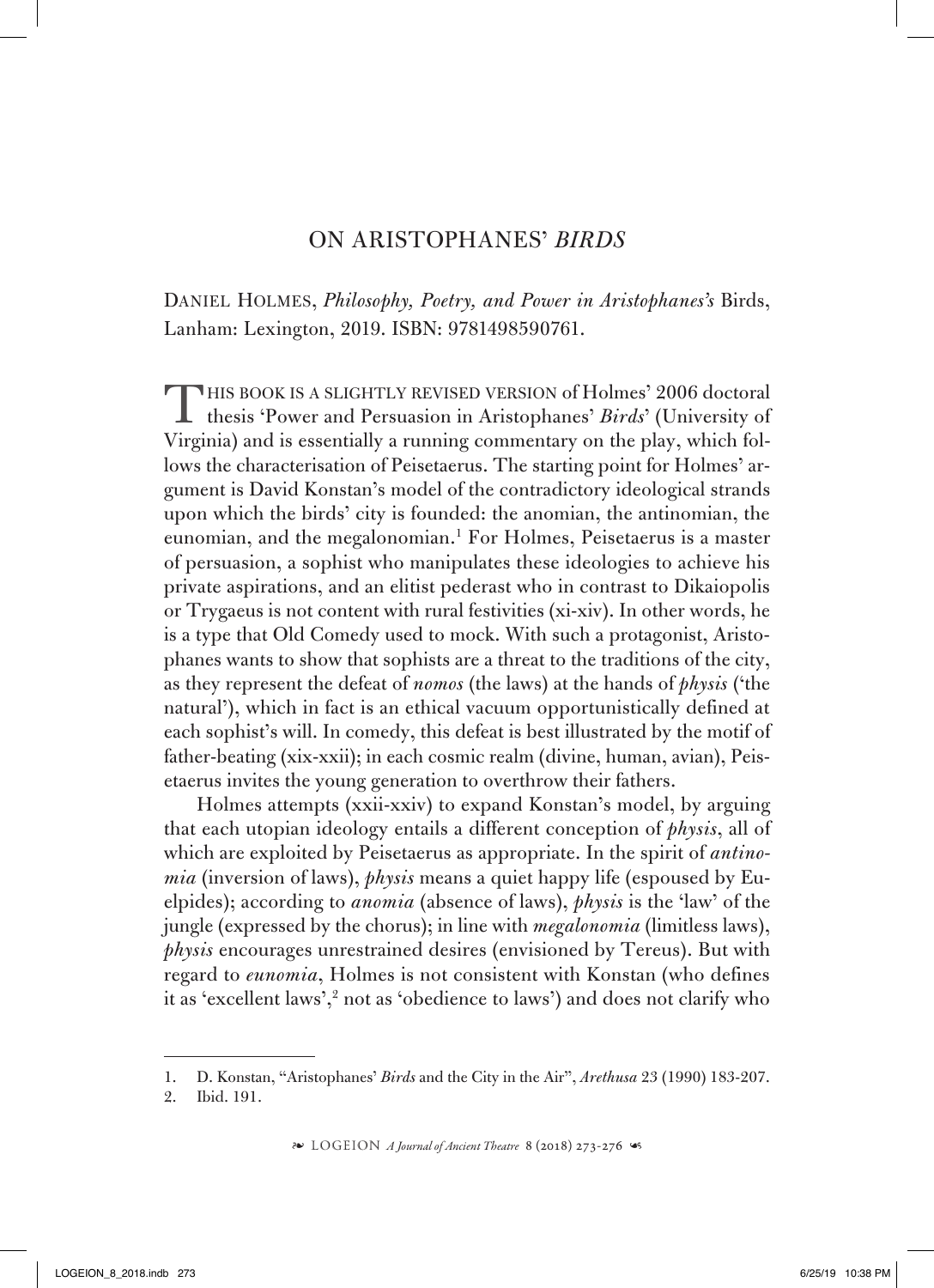supports this ideology within the play. This ambitious but forced taxonomy is abandoned, quite naturally, in the course of the book.

Chapter 1 explains the contrast between Euelpides and Peisetaerus. The protagonists are of the same status, so that we assume that they have similar motivations. Euelpides, first, claims that he wants an *apragmona* city but of an *oikos*-centred lifestyle. Peisetaerus, on the other hand, is radically anti-Athenian and seeks an anti-*oikos* of an urban and pederastic lifestyle. Therefore, the role of Euelpides is to build-up expectations that Peisetaerus will soon subvert.

Chapter 2 deals with the persuading of Tereus, who was initially content with the apolitical bird life. Because he was a human and a king, Peisetaerus reminds him of the benefits of living within a *polis* and appeals to his inherent *eros* for wealth, honour, and power; such things, of course, could not exist in the present bird realm. However, this psychoanalytical approach of Tereus' mentality is not supported by the text, with *eros* appearing only once (v.76: he loves to eat sardines); the conception of Tereus as an erotic figure is an absurd extension of the tragic myth of Tereus' raping Philomela, a story which is never mentioned in *Birds*. Presumably, the comic Tereus is persuaded just because he is naive.

Chapter 3 examines the persuading of the birds. First, Tereus approaches them by evoking principles already acceptable to them: friendship and communal interest (vv.312-21). Then Peisetaerus arouses their indignation for the usurpation of their (supposed) prior rule, and therefore it is a matter of 'natural justice' to restore it. The birds seem to already have a sense of 'natural justice' (a mix of ideas found in Antiphon and the pre-Socratics) which Peisetaerus now presents as violated by Zeus. Peisetaerus offers them an earlier vision of the cosmic order, and therefore a more just and natural one.

Chapter 4 focuses on how Peisetaerus, via the birds, persuades the humans in the parabasis. The epirrhema (vv.753-68) appeals to the *polypragmones* like Peisetaerus, while the antepirrhema (vv.785-800) appeals to the *apragmones* like Euelpides; together, they offer 'a comic depiction of how pseudo-religions... appeal to all-to-human desires and hopes' (56). The very premise of the chapter, however, is never argued for: why is the birds' persuasive power automatically credited to Peisetaerus? On a secondary issue, there is a notable difficulty with explaining why the birds, who are the offspring of Chaos and Eros, are 'not erotic themselves' (48, 61-2).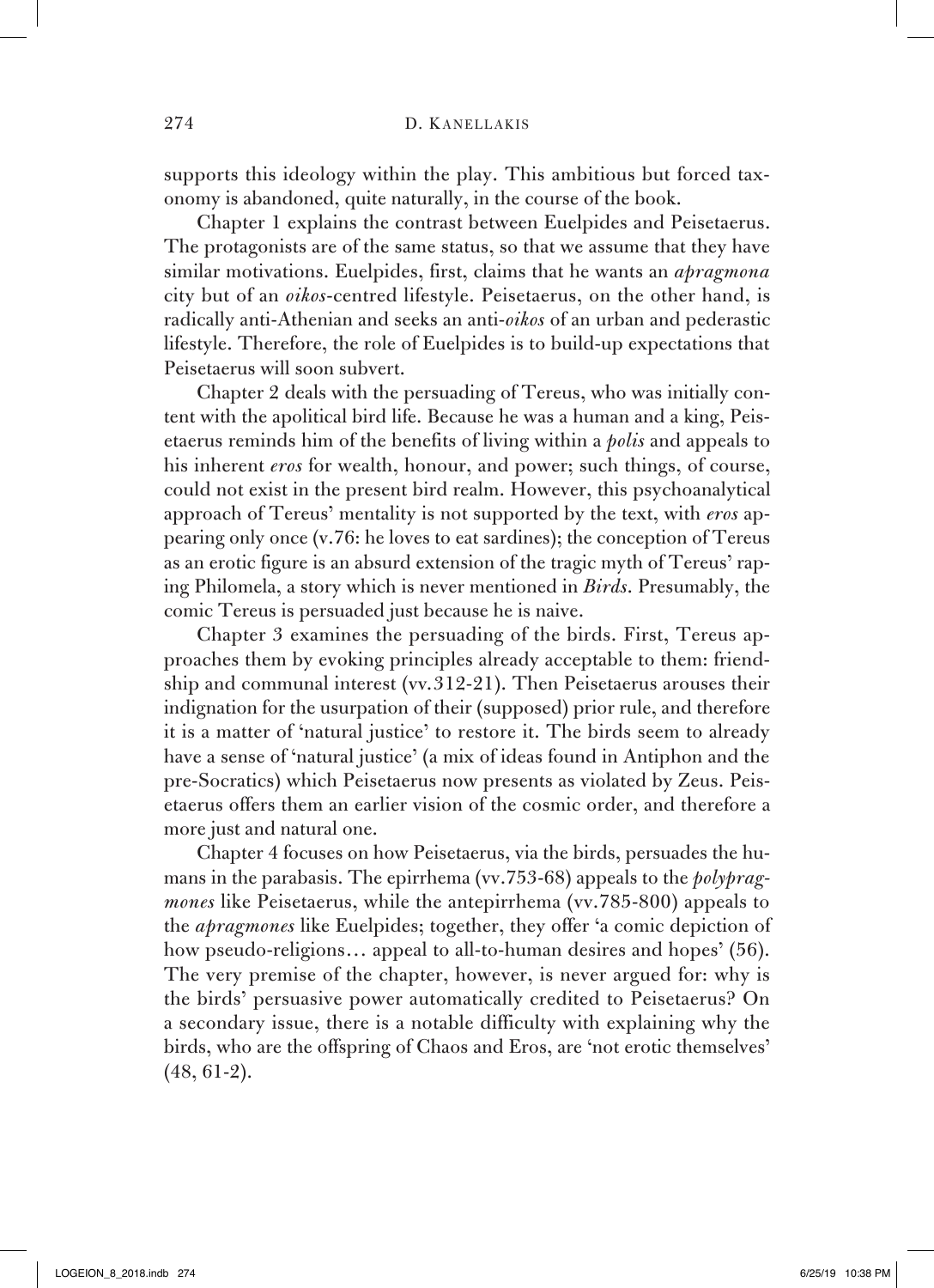Chapters 5 and 6 deal with the interloper scenes. The first group of intruders, those coming before the foundation of the avian polis, are beaten off stage (except for the poet) because they represent versions of the Athenian *polypragmosyne* which has no place in Cloudcuckooland. This creates a vacuum of conventional *nomoi*, so that Peisetaerus can pass his own ones. The second group of intruders come after the foundation of the polis. The *mechane*, which in tragedy was used to re-impose the divine order, is now (with Iris) representing the upsetting of that order (98): a very compelling argument indeed.

Chapter 7 offers a very extensive comparison of *Birds* to *Clouds* on the topic of father-beating. In *Clouds*, the victory of *physis* over *nomos* (justifying the son beating his father) leads to violence (arson of the Thinkery). In *Birds*, Peisetaerus is more careful than Socrates, in order to maintain his position; he urges the second group of interlopers to civic and lawful work, and he especially condemns father-beating because he himself becomes the new 'father' (119-121). Drawing such comparisons, transferring the moral of one play to another, is a questionable approach and certainly not what the audience of *Birds* would do (besides, the arson of the Thinkery was probably added in the revised version of *Clouds*).

The two final chapters examine the persuading of the gods' embassy and whether Peisetaerus becomes a tyrant. The decisive point in the negotiations with the embassy is the persuasion of Hercules; this is achieved by invoking both *physis* (his desire for the roasts) and *nomos* (the legal argument that, as a bastard son of Zeus, Hercules has nothing to inherit). As for Peisetaerus' barbeque, Holmes deems that it is not a tyrannical act, but a lawful means of showing who the new god is, i.e. nothing worse than what Zeus would have done.

Overall, the discussion often becomes unnecessarily extensive, simply narrating the plot and the dialogues, and with long diversions from the main point. Moreover, the original title (that of the thesis) would fit more accurately with the contents, since the added words *Philosophy* and *Poetry* raise expectations which the book itself does not fulfil (e.g. there is no discussion of the possible influence of Orphism, of to the poetological dimension of the play). After thirteen years, the reader would expect a significant update of the bibliography, not merely in the reference list but within the main discussion, and some tightening of the argument. Some notable omissions are: T. Long (1972) "Persuasion and the Aristophanic Agon" *TAPhA* 103, 285-299; J. Henderson (2003) "Demos, Demagogue, Tyrant in Attic Old Comedy", in K. Morgan (ed.) *Popular Tyranny*, Austin TX, 155–79;